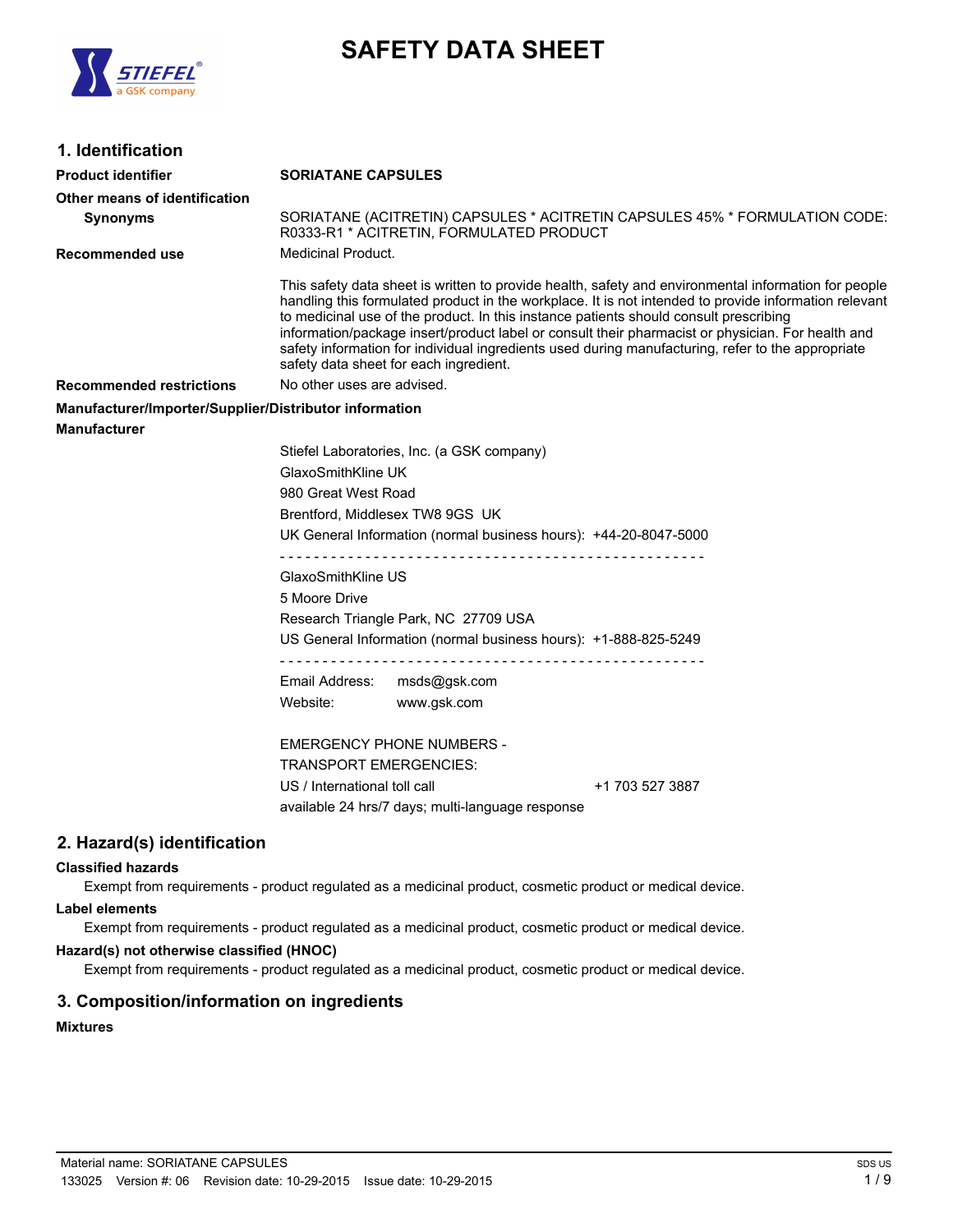| <b>Chemical name</b>                        | <b>Common name and synonyms</b>                                                                                                                                                                                                                                                                                                                                                          | <b>CAS number</b> | $\%$       |
|---------------------------------------------|------------------------------------------------------------------------------------------------------------------------------------------------------------------------------------------------------------------------------------------------------------------------------------------------------------------------------------------------------------------------------------------|-------------------|------------|
| <b>MICROCRYSTALLINE</b><br><b>CELLULOSE</b> | AVICEL PH MICROCRYSTALLINE<br><b>CELLULOSE</b><br>ALPHA-CELLULOSE<br><b>AVICEL PH101</b><br><b>AVICEL PH102</b><br><b>AVICEL PH103</b><br><b>AVICEL PH105</b><br><b>AVICEL PH112</b><br><b>AVICEL PH200</b><br>CELLULOSE (8CI9CI)<br><b>CELLULOSE CRYSTALLINE</b><br>CELLULOSE, FOOD GRADE<br><b>CRYSTALLINE CELLULOSE</b>                                                               | 9004-34-6         | 55.7       |
| <b>ACITRETIN</b>                            | (2E,4E,6E,8E)-9-(4-METHOXY-2,36-<br>TRIMETHYLPHENYL)-3.7-DIMETHYL-2.4.6.<br>8-NONATETRAENOIC ACID<br><b>STIEFEL API</b>                                                                                                                                                                                                                                                                  | 55079-83-9        | $10 - 520$ |
| SODIUM ASCORBATE                            | ASCORBIC ACID, SODIUM DERIVATIVE<br>L-ASCORBIC ACID SODIUM SALT<br>L-ASCORBIC ACID, MONOSODIUM SALT<br>ASCORBIC ACID SODIUM SALT<br><b>ASCORBICIN</b><br><b>ASCORBIN</b><br><b>CEBITATE</b><br><b>CENOLATE</b><br>ISKIA-C<br>MONOSODIUM ASCORBATE<br><b>NATRASCORB</b><br>NATRI-C<br><b>SODASCORBATE</b><br>SODIUM L-ASCORBATE<br>VITAMIN C SODIUM<br>OHS84279<br><b>RTECS CI7671000</b> | 134-03-2          | $3 - 5$    |
| Other components below reportable levels    |                                                                                                                                                                                                                                                                                                                                                                                          |                   | $20 - 530$ |

\*Designates that a specific chemical identity and/or percentage of composition has been withheld as a trade secret.

|  | 4. First-aid measures |  |
|--|-----------------------|--|
|--|-----------------------|--|

| <b>Inhalation</b>                                                            | Move to fresh air. If breathing is difficult, trained personnel should give oxygen. Call a physician if<br>symptoms develop or persist. Under normal conditions of intended use, this material is not<br>expected to be an inhalation hazard.                                                                      |
|------------------------------------------------------------------------------|--------------------------------------------------------------------------------------------------------------------------------------------------------------------------------------------------------------------------------------------------------------------------------------------------------------------|
| <b>Skin contact</b>                                                          | Immediately flush skin with plenty of water. Take off contaminated clothing and wash before reuse.<br>Get medical attention if symptoms occur.                                                                                                                                                                     |
| Eye contact                                                                  | Rinse thoroughly with plenty of water for at least 15 minutes and consult a physician.                                                                                                                                                                                                                             |
| Ingestion                                                                    | If swallowed, rinse mouth with water (only if the person is conscious). If ingestion of a large<br>amount does occur, call a poison control center immediately. Do not induce vomiting without<br>advice from poison control center.                                                                               |
| <b>Most important</b><br>symptoms/effects, acute and<br>delayed              | The possible symptoms of overexposure include: dry mouth; drying of the nasal passages;<br>nosebleed; skin changes; itching; headache; joint pain; muscle pain; changes in serum lipids;<br>blurred vision; hair loss; nausea; vomiting; changes in liver enzymes; peripheral neuropathy;<br>changes in behaviour. |
| Indication of immediate<br>medical attention and special<br>treatment needed | No specific antidotes are recommended. Treat according to locally accepted protocols. For<br>additional quidance, refer to the current prescribing information or to the local poison control<br>information center.                                                                                               |
| <b>General information</b>                                                   | In the case of accident or if you feel unwell, seek medical advice immediately (show the label<br>where possible). Ensure that medical personnel are aware of the material(s) involved, and take<br>precautions to protect themselves.                                                                             |
| 5. Fire-fighting measures                                                    |                                                                                                                                                                                                                                                                                                                    |
| Suitable extinguishing media                                                 | Water, Foam, Dry chemical powder, Carbon dioxide $(CO2)$                                                                                                                                                                                                                                                           |

| Suitable extinguishing media      | Water. Foam. Dry chemical powder. Carbon dioxide (CO2). |
|-----------------------------------|---------------------------------------------------------|
| Unsuitable extinguishing<br>media | None known.                                             |
|                                   |                                                         |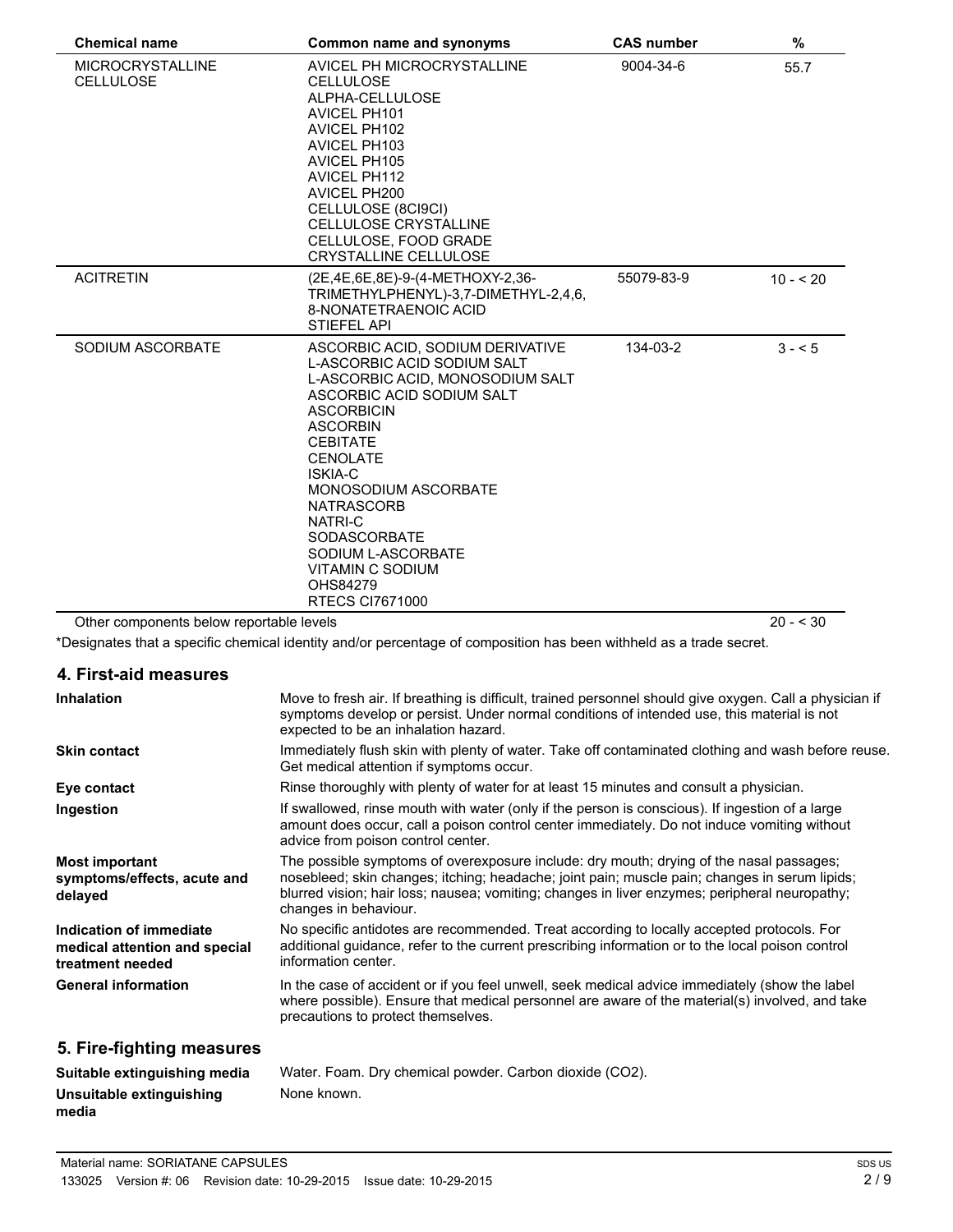| Specific hazards arising from<br>the chemical                    | During fire, gases hazardous to health may be formed.                                         |
|------------------------------------------------------------------|-----------------------------------------------------------------------------------------------|
| Special protective equipment<br>and precautions for firefighters | Self-contained breathing apparatus and full protective clothing must be worn in case of fire. |
| Fire fighting<br>equipment/instructions                          | Move containers from fire area if you can do so without risk.                                 |
| <b>Specific methods</b>                                          | Use standard firefighting procedures and consider the hazards of other involved materials.    |
| <b>General fire hazards</b>                                      | No unusual fire or explosion hazards noted.                                                   |

## **6. Accidental release measures**

| <b>Personal precautions,</b><br>protective equipment and<br>emergency procedures | Keep unnecessary personnel away. Keep people away from and upwind of spill/leak. Wear<br>appropriate protective equipment and clothing during clean-up. Do not touch damaged containers<br>or spilled material unless wearing appropriate protective clothing. Ensure adequate ventilation.<br>Local authorities should be advised if significant spillages cannot be contained. For personal<br>protection, see section 8 of the SDS. |
|----------------------------------------------------------------------------------|----------------------------------------------------------------------------------------------------------------------------------------------------------------------------------------------------------------------------------------------------------------------------------------------------------------------------------------------------------------------------------------------------------------------------------------|
| <b>Methods and materials for</b><br>containment and cleaning up                  | Prevent product from entering drains.                                                                                                                                                                                                                                                                                                                                                                                                  |
|                                                                                  | Large Spills: Stop the flow of material, if this is without risk. Dike the spilled material, where this is<br>possible. Cover with plastic sheet to prevent spreading. Absorb in vermiculite, dry sand or earth<br>and place into containers. Following product recovery, flush area with water.                                                                                                                                       |
|                                                                                  | Small Spills: Wipe up with absorbent material (e.g. cloth, fleece). Clean surface thoroughly to<br>remove residual contamination.                                                                                                                                                                                                                                                                                                      |
|                                                                                  | Never return spills to original containers for re-use. For waste disposal, see section 13 of the SDS.                                                                                                                                                                                                                                                                                                                                  |
| <b>Environmental precautions</b>                                                 | Avoid release to the environment. Inform appropriate managerial or supervisory personnel of all<br>environmental releases. Prevent further leakage or spillage if safe to do so. Avoid discharge into<br>drains, water courses or onto the ground.                                                                                                                                                                                     |
| 7. Handling and storage                                                          |                                                                                                                                                                                                                                                                                                                                                                                                                                        |
| <b>Precautions for safe handling</b>                                             | Avoid prolonged exposure. Avoid release to the environment. Observe good industrial hygiene                                                                                                                                                                                                                                                                                                                                            |

practices. Store in original tightly closed container. Store away from incompatible materials (see Section 10 of the SDS). **Conditions for safe storage, including any incompatibilities**

## **8. Exposure controls/personal protection**

#### **Occupational exposure limits**

| <b>GSK</b>                                                   |                                                                   |                   |                                      |
|--------------------------------------------------------------|-------------------------------------------------------------------|-------------------|--------------------------------------|
| <b>Components</b>                                            | <b>Type</b>                                                       | Value             | <b>Note</b>                          |
| <b>ACITRETIN (CAS</b><br>55079-83-9)                         | 8 HR TWA                                                          | 8 mcg/m3          | <b>REPRODUCTIVE</b><br><b>HAZARD</b> |
|                                                              | <b>OHC</b>                                                        | 4                 | <b>REPRODUCTIVE</b><br><b>HAZARD</b> |
|                                                              | US. OSHA Table Z-1 Limits for Air Contaminants (29 CFR 1910.1000) |                   |                                      |
| <b>Components</b>                                            | <b>Type</b>                                                       | Value             | <b>Form</b>                          |
| <b>MICROCRYSTALLINE</b><br>CELLULOSE (CAS<br>$9004 - 34 - 6$ | PEL                                                               | $5 \text{ mg/m}$  | Respirable fraction.                 |
|                                                              |                                                                   | $15 \text{ mg/m}$ | Total dust.                          |
| US. ACGIH Threshold Limit Values                             |                                                                   |                   |                                      |
| <b>Components</b>                                            | <b>Type</b>                                                       | Value             |                                      |
| <b>MICROCRYSTALLINE</b><br>CELLULOSE (CAS<br>$9004 - 34 - 6$ | <b>TWA</b>                                                        | 10 mg/m3          |                                      |
| US. NIOSH: Pocket Guide to Chemical Hazards                  |                                                                   |                   |                                      |
| <b>Components</b>                                            | <b>Type</b>                                                       | Value             | <b>Form</b>                          |
| <b>MICROCRYSTALLINE</b><br>CELLULOSE (CAS<br>$9004 - 34 - 6$ | <b>TWA</b>                                                        | $5$ mg/m $3$      | Respirable.                          |
|                                                              |                                                                   | 10 mg/m $3$       | Total                                |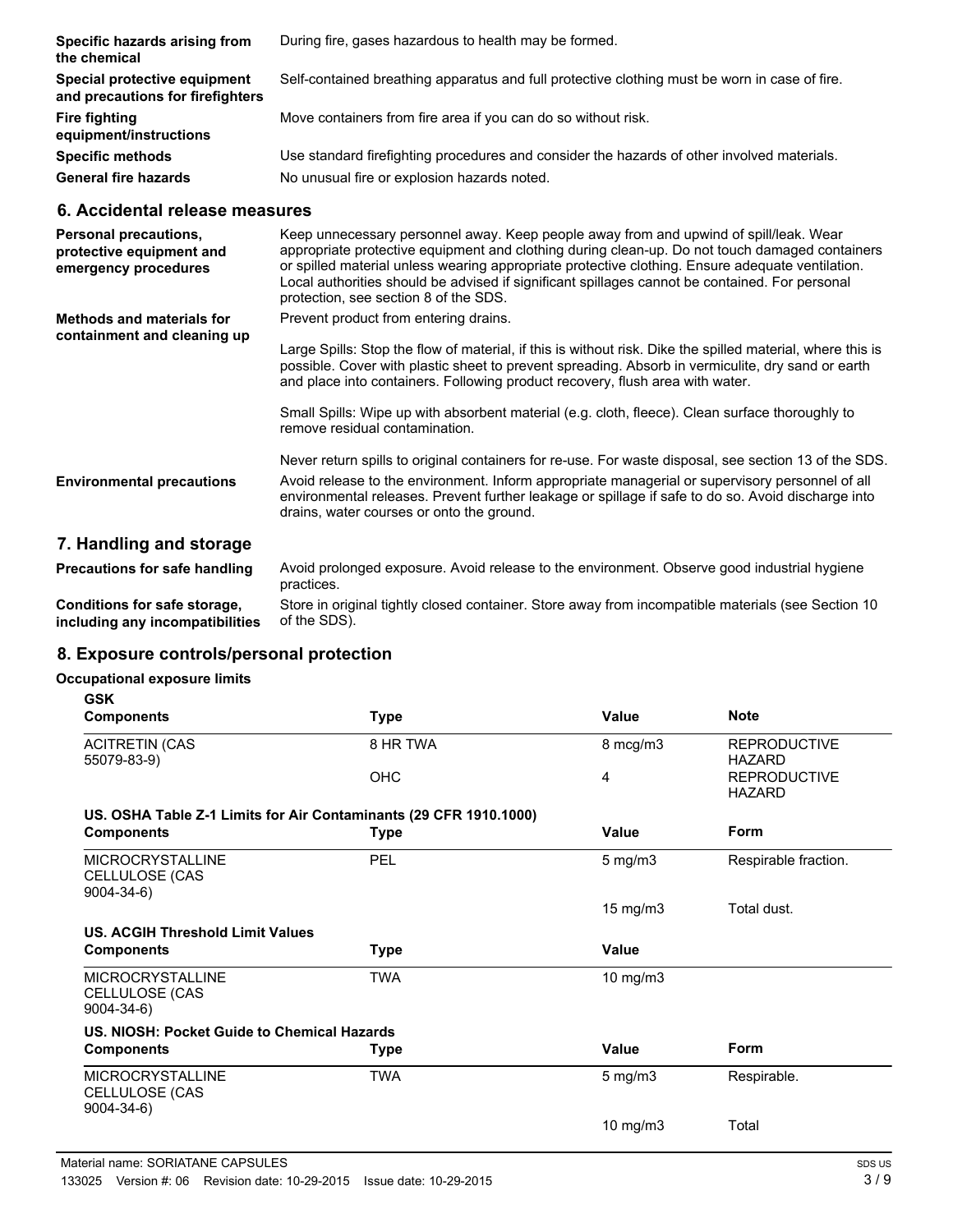| <b>Biological limit values</b>           | No biological exposure limits noted for the ingredient(s).                                                                                                                                                                                                                                                                                            |
|------------------------------------------|-------------------------------------------------------------------------------------------------------------------------------------------------------------------------------------------------------------------------------------------------------------------------------------------------------------------------------------------------------|
| <b>Exposure guidelines</b>               |                                                                                                                                                                                                                                                                                                                                                       |
| Appropriate engineering<br>controls      | General ventilation normally adequate.                                                                                                                                                                                                                                                                                                                |
|                                          | Individual protection measures, such as personal protective equipment                                                                                                                                                                                                                                                                                 |
| Eye/face protection                      | Not normally needed. If contact is likely, safety glasses with side shields are recommended.                                                                                                                                                                                                                                                          |
| <b>Skin protection</b>                   |                                                                                                                                                                                                                                                                                                                                                       |
| <b>Hand protection</b>                   | Not normally needed. For prolonged or repeated skin contact use suitable protective gloves.                                                                                                                                                                                                                                                           |
| Other                                    | Not normally needed. Wear suitable protective clothing as protection against splashing or<br>contamination.                                                                                                                                                                                                                                           |
| <b>Respiratory protection</b>            | No personal respiratory protective equipment normally required. Use a NIOSH/MSHA approved<br>respirator if there is a risk of exposure to dust/fume at levels exceeding the exposure limits.                                                                                                                                                          |
| <b>Thermal hazards</b>                   | Wear appropriate thermal protective clothing, when necessary.                                                                                                                                                                                                                                                                                         |
| <b>General hygiene</b><br>considerations | Always observe good personal hygiene measures, such as washing after handling the material<br>and before eating, drinking, and/or smoking. Routinely wash work clothing and protective<br>equipment to remove contaminants. For advice on suitable monitoring methods, seek guidance<br>from a qualified environment, health and safety professional. |

# **9. Physical and chemical properties**

| <b>Appearance</b>                                 |                |
|---------------------------------------------------|----------------|
| <b>Physical state</b>                             | Solid.         |
| Form                                              | Capsule.       |
| Color                                             | Not available. |
| Odor                                              | Not available. |
| Odor threshold                                    | Not available. |
| рH                                                | Not available. |
| Melting point/freezing point                      | Not available. |
| Initial boiling point and boiling<br>range        | Not available. |
| <b>Flash point</b>                                | Not available. |
| <b>Evaporation rate</b>                           | Not available. |
| Flammability (solid, gas)                         | Not available. |
| Upper/lower flammability or explosive limits      |                |
| <b>Flammability limit - lower</b><br>(%)          | Not available. |
| <b>Flammability limit - upper</b><br>(%)          | Not available. |
| Explosive limit - lower (%)                       | Not available. |
| Explosive limit - upper (%)                       | Not available. |
| <b>Vapor pressure</b>                             | Not available. |
| <b>Vapor density</b>                              | Not available. |
| <b>Relative density</b>                           | Not available. |
| Solubility(ies)                                   |                |
| <b>Solubility (water)</b>                         | Not available. |
| <b>Partition coefficient</b><br>(n-octanol/water) | Not available. |
| <b>Auto-ignition temperature</b>                  | Not available. |
| <b>Decomposition temperature</b>                  | Not available. |
| Viscosity                                         | Not available. |
| <b>Other information</b>                          |                |
| <b>Explosive properties</b>                       | Not explosive. |
| <b>Oxidizing properties</b>                       | Not oxidizina. |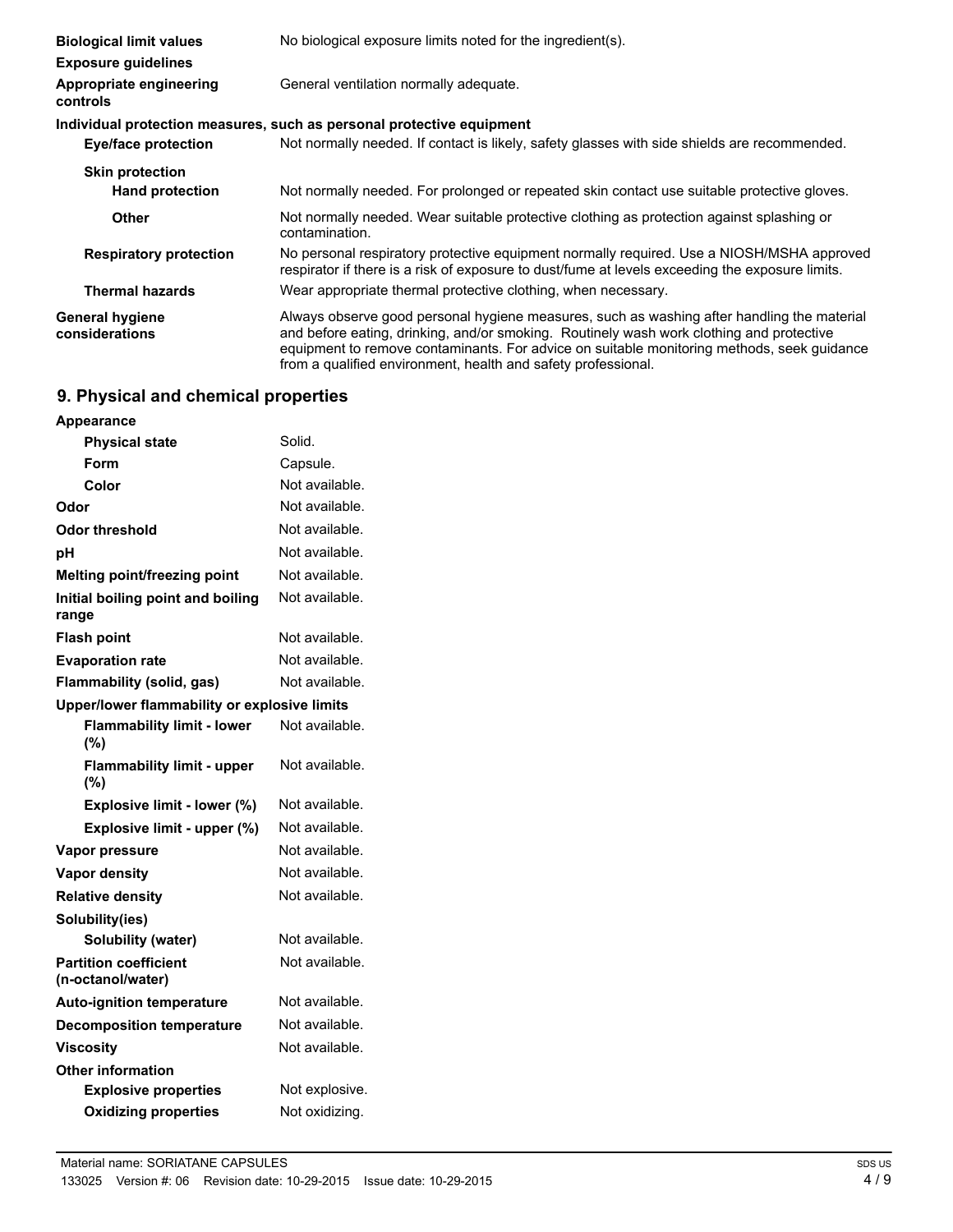# **10. Stability and reactivity**

| <b>Reactivity</b>                            | The product is stable and non-reactive under normal conditions of use, storage and transport.           |
|----------------------------------------------|---------------------------------------------------------------------------------------------------------|
| <b>Chemical stability</b>                    | Material is stable under normal conditions.                                                             |
| <b>Possibility of hazardous</b><br>reactions | Hazardous polymerization does not occur.                                                                |
| <b>Conditions to avoid</b>                   | Contact with incompatible materials.                                                                    |
| Incompatible materials                       | Strong oxidizing agents. Fluorine.                                                                      |
| <b>Hazardous decomposition</b><br>products   | None known. Irritating and/or toxic fumes and gases may be emitted upon the product's<br>decomposition. |

# **11. Toxicological information**

**Information on likely routes of exposure**

| <b>Inhalation</b>                                                                  | Under normal conditions of intended use, this material is not expected to be an inhalation hazard.                                                                                                                                                                                                                 |
|------------------------------------------------------------------------------------|--------------------------------------------------------------------------------------------------------------------------------------------------------------------------------------------------------------------------------------------------------------------------------------------------------------------|
| <b>Skin contact</b>                                                                | Health injuries are not known or expected under normal use.                                                                                                                                                                                                                                                        |
| Eye contact                                                                        | Health injuries are not known or expected under normal use. Direct contact with eyes may cause<br>temporary irritation.                                                                                                                                                                                            |
| Ingestion                                                                          | Health injuries are not known or expected under normal use. May be harmful if swallowed.<br>However, ingestion is not likely to be a primary route of occupational exposure.                                                                                                                                       |
| Symptoms related to the<br>physical, chemical and<br>toxicological characteristics | The possible symptoms of overexposure include: dry mouth; drying of the nasal passages;<br>nosebleed; skin changes; itching; headache; joint pain; muscle pain; changes in serum lipids;<br>blurred vision; hair loss; nausea; vomiting; changes in liver enzymes; peripheral neuropathy;<br>changes in behaviour. |

## **Information on toxicological effects**

| <b>Acute toxicity</b>                      | Expected to be a low hazard for usual industrial or commercial handling by trained personnel.                                    |                                                                                          |
|--------------------------------------------|----------------------------------------------------------------------------------------------------------------------------------|------------------------------------------------------------------------------------------|
| <b>Components</b>                          | <b>Species</b>                                                                                                                   | <b>Test Results</b>                                                                      |
| <b>ACITRETIN (CAS 55079-83-9)</b>          |                                                                                                                                  |                                                                                          |
| <b>Acute</b>                               |                                                                                                                                  |                                                                                          |
| Oral                                       |                                                                                                                                  |                                                                                          |
| LD50                                       | Rat                                                                                                                              | > 4000 mg/kg                                                                             |
| <b>Chronic</b>                             |                                                                                                                                  |                                                                                          |
| Oral                                       |                                                                                                                                  |                                                                                          |
| <b>LOEL</b>                                | Rat                                                                                                                              | 3 mg/kg/day 4-week study                                                                 |
| MICROCRYSTALLINE CELLULOSE (CAS 9004-34-6) |                                                                                                                                  |                                                                                          |
| <b>Acute</b>                               |                                                                                                                                  |                                                                                          |
| <b>Dermal</b>                              |                                                                                                                                  |                                                                                          |
| LD50                                       | Rabbit                                                                                                                           | > 2000 mg/kg                                                                             |
| Oral                                       |                                                                                                                                  |                                                                                          |
| LD50                                       | Rat                                                                                                                              | > 2000 mg/kg                                                                             |
|                                            | * Estimates for product may be based on additional component data not shown.                                                     |                                                                                          |
| <b>Skin corrosion/irritation</b>           |                                                                                                                                  | Health injuries are not known or expected under normal use.                              |
| Serious eye damage/eye<br>irritation       | Health injuries are not known or expected under normal use. Direct contact with eyes may cause<br>temporary irritation.          |                                                                                          |
| Respiratory or skin sensitization          |                                                                                                                                  |                                                                                          |
| <b>Respiratory sensitization</b>           | No studies have been conducted.                                                                                                  |                                                                                          |
| <b>Skin sensitization</b>                  |                                                                                                                                  | None known. This product is not expected to cause skin sensitization.                    |
| <b>Germ cell mutagenicity</b>              | mutagenic or genotoxic.                                                                                                          | No data available to indicate product or any components present at greater than 0.1% are |
| Carcinogenicity                            | Not classifiable as to carcinogenicity to humans. Carcinogenic effects are not expected as a result<br>of occupational exposure. |                                                                                          |
|                                            | <b>IARC Monographs. Overall Evaluation of Carcinogenicity</b>                                                                    |                                                                                          |
| Not available.                             |                                                                                                                                  |                                                                                          |
|                                            | OSHA Specifically Regulated Substances (29 CFR 1910.1001-1050)                                                                   |                                                                                          |
| Not listed.                                |                                                                                                                                  |                                                                                          |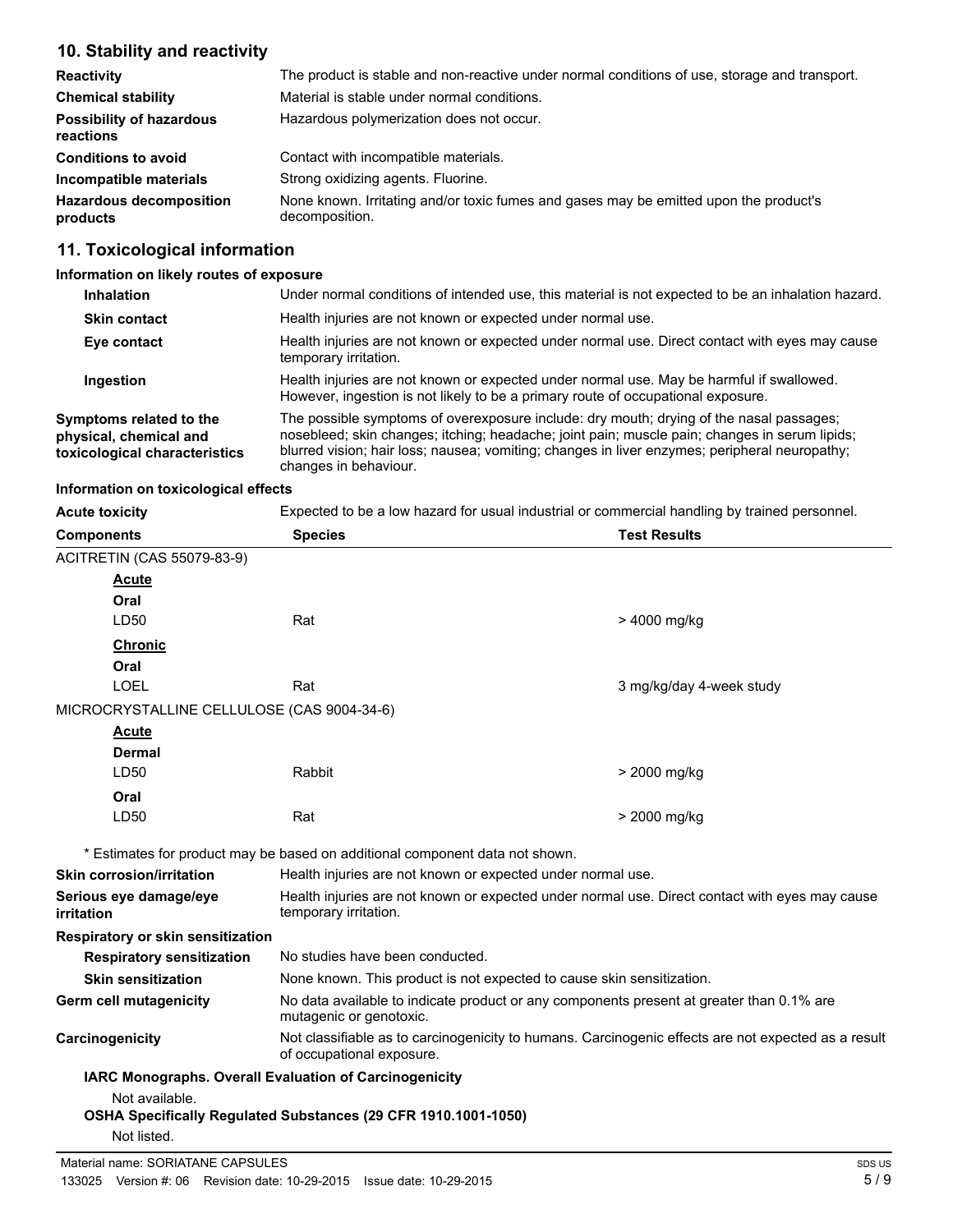#### **US. National Toxicology Program (NTP) Report on Carcinogens**

Not available.

| <b>Reproductive toxicity</b>                          | Components in this product have been shown to cause birth defects and reproductive disorders in<br>laboratory animals. These effects are linked only to high doses of this substance; low doses did<br>not produce this adverse effect. |
|-------------------------------------------------------|-----------------------------------------------------------------------------------------------------------------------------------------------------------------------------------------------------------------------------------------|
| Specific target organ toxicity -<br>single exposure   | Not assigned.                                                                                                                                                                                                                           |
| Specific target organ toxicity -<br>repeated exposure | Not available.                                                                                                                                                                                                                          |
| <b>Aspiration hazard</b>                              | Not likely, due to the form of the product.                                                                                                                                                                                             |
| <b>Chronic effects</b>                                | Prolonged inhalation may be harmful.                                                                                                                                                                                                    |
| <b>Further information</b>                            | Caution - Pharmaceutical agent. Occupational exposure to the substance or mixture may cause<br>adverse effects.                                                                                                                         |

# **12. Ecological information**

**Ecotoxicity** Contains a substance which causes risk of hazardous effects to the environment.

| <b>Components</b>                 |      | <b>Species</b>                                 | <b>Test Results</b>    |
|-----------------------------------|------|------------------------------------------------|------------------------|
| <b>ACITRETIN (CAS 55079-83-9)</b> |      |                                                |                        |
| <b>Aquatic</b>                    |      |                                                |                        |
| Acute                             |      |                                                |                        |
| Algae                             | EC50 | Green algae (Scenedesmus<br>subspicatus)       | $> 1.2$ mg/l, 72 hours |
| Crustacea                         | EC50 | Water flea (Daphnia magna)                     | 0.078 mg/l, 48 hours   |
| Fish                              | EC50 | Rainbow trout (Juvenile Oncorhyncus<br>mykiss) | > 100 mg/l, 96 hours   |

\* Estimates for product may be based on additional component data not shown.

**Persistence and degradability** No data is available on the degradability of this product.

| <b>Biodegradability</b>                                        |                                                    |                                 |
|----------------------------------------------------------------|----------------------------------------------------|---------------------------------|
| <b>ACITRETIN</b>                                               | Percent degradation (Aerobic biodegradation-ready) | 0 Other degradation test system |
| Bioaccumulative potential                                      | Not available.                                     |                                 |
| Partition coefficient n-octanol / water (log Kow)<br>ACITRETIN |                                                    | 6.4<br>6.4 (Calculated).        |
| Mobility in soil<br><b>Mobility in general</b>                 | Not available.<br>Not available.                   |                                 |
| Other adverse effects                                          | Not available.                                     |                                 |
|                                                                |                                                    |                                 |

# **13. Disposal considerations**

| <b>Disposal instructions</b>             | Collect and reclaim or dispose in sealed containers at licensed waste disposal site. Do not<br>discharge into drains, water courses or onto the ground. Dispose in accordance with all applicable<br>regulations.                                                             |
|------------------------------------------|-------------------------------------------------------------------------------------------------------------------------------------------------------------------------------------------------------------------------------------------------------------------------------|
| Local disposal regulations               | Dispose in accordance with all applicable regulations.                                                                                                                                                                                                                        |
| Hazardous waste code                     | The waste code should be assigned in discussion between the user, the producer and the waste<br>disposal company.                                                                                                                                                             |
| Waste from residues / unused<br>products | Dispose of in accordance with local regulations. Empty containers or liners may retain some<br>product residues. This material and its container must be disposed of in a safe manner (see:<br>Disposal instructions). Avoid discharge into water courses or onto the ground. |
| Contaminated packaging                   | Since emptied containers may retain product residue, follow label warnings even after container is<br>emptied. Empty containers should be taken to an approved waste handling site for recycling or<br>disposal.                                                              |

# **14. Transport information**

#### **DOT**

| UN number               | <b>JN3077</b>                                               |
|-------------------------|-------------------------------------------------------------|
| UN proper shipping name | Environmentally hazardous substance, solid, nos (ACITRETIN) |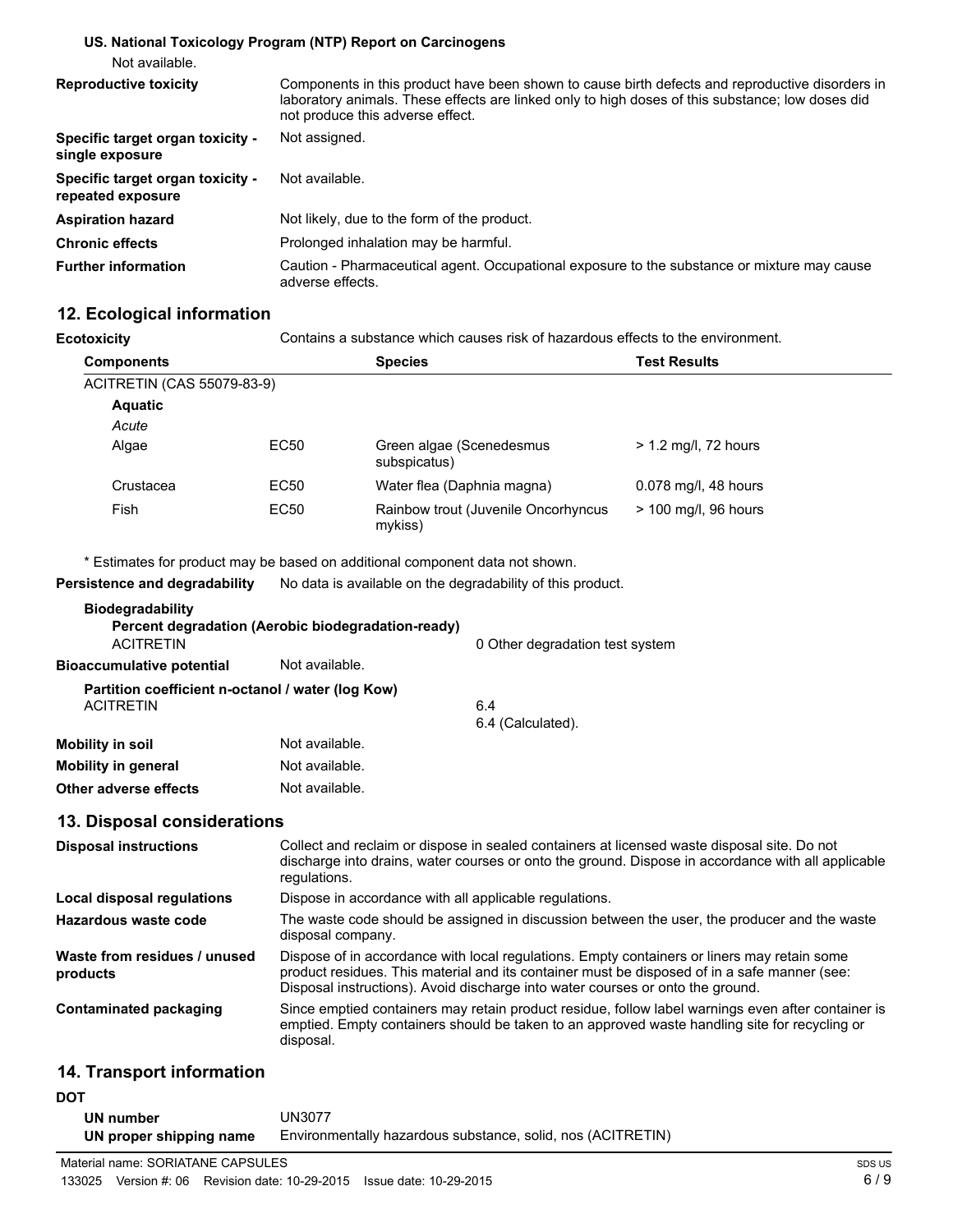| Transport hazard class(es)                   |                                                                                                |
|----------------------------------------------|------------------------------------------------------------------------------------------------|
| Class                                        | 9                                                                                              |
| <b>Subsidiary risk</b>                       |                                                                                                |
| Packing group                                | Ш                                                                                              |
| Special precautions for user Not available.  |                                                                                                |
| <b>IATA</b>                                  |                                                                                                |
| UN number                                    | <b>UN3077</b>                                                                                  |
| UN proper shipping name                      | Environmentally hazardous substance, solid, nos (ACITRETIN)                                    |
| <b>Transport hazard class(es)</b>            | 9                                                                                              |
| <b>Subsidiary class(es)</b>                  |                                                                                                |
| Packaging group                              | Ш                                                                                              |
| <b>Environmental hazards</b>                 | No.                                                                                            |
| <b>Labels required</b>                       | Not available.                                                                                 |
| <b>ERG Code</b>                              | Not available.                                                                                 |
| Special precautions for user Not available.  |                                                                                                |
| <b>IMDG</b>                                  |                                                                                                |
| UN number                                    | UN3077                                                                                         |
| UN proper shipping name                      | Environmentally hazardous substance, solid, nos (ACITRETIN)                                    |
| Transport hazard class(es)                   |                                                                                                |
| <b>Class</b>                                 | 9                                                                                              |
| <b>Subsidiary risk</b>                       |                                                                                                |
| Packing group                                | III                                                                                            |
| <b>Environmental hazards</b>                 |                                                                                                |
| <b>Marine pollutant</b>                      | No.                                                                                            |
| EmS                                          | Not available.                                                                                 |
| Special precautions for user Not available.  |                                                                                                |
| Transport in bulk according to               | MARPOL Annex II applies to liquids used in a ship's operation that pose a threat to the marine |
| Annex II of MARPOL 73/78 and<br>the IBC Code | environment. These materials may not be transported in bulk.                                   |

#### **DOT; IATA; IMDG**



## **15. Regulatory information**

#### **US federal regulations**

**TSCA Section 12(b) Export Notification (40 CFR 707, Subpt. D)**

```
Not regulated.
```
**CERCLA Hazardous Substance List (40 CFR 302.4)**

Not listed.

## **SARA 304 Emergency release notification**

Not regulated.

#### **OSHA Specifically Regulated Substances (29 CFR 1910.1001-1050)** Not listed.

#### **Superfund Amendments and Reauthorization Act of 1986 (SARA)**

# **Hazard categories**

Immediate Hazard - Yes Delayed Hazard - Yes Fire Hazard - No Pressure Hazard - No Reactivity Hazard - No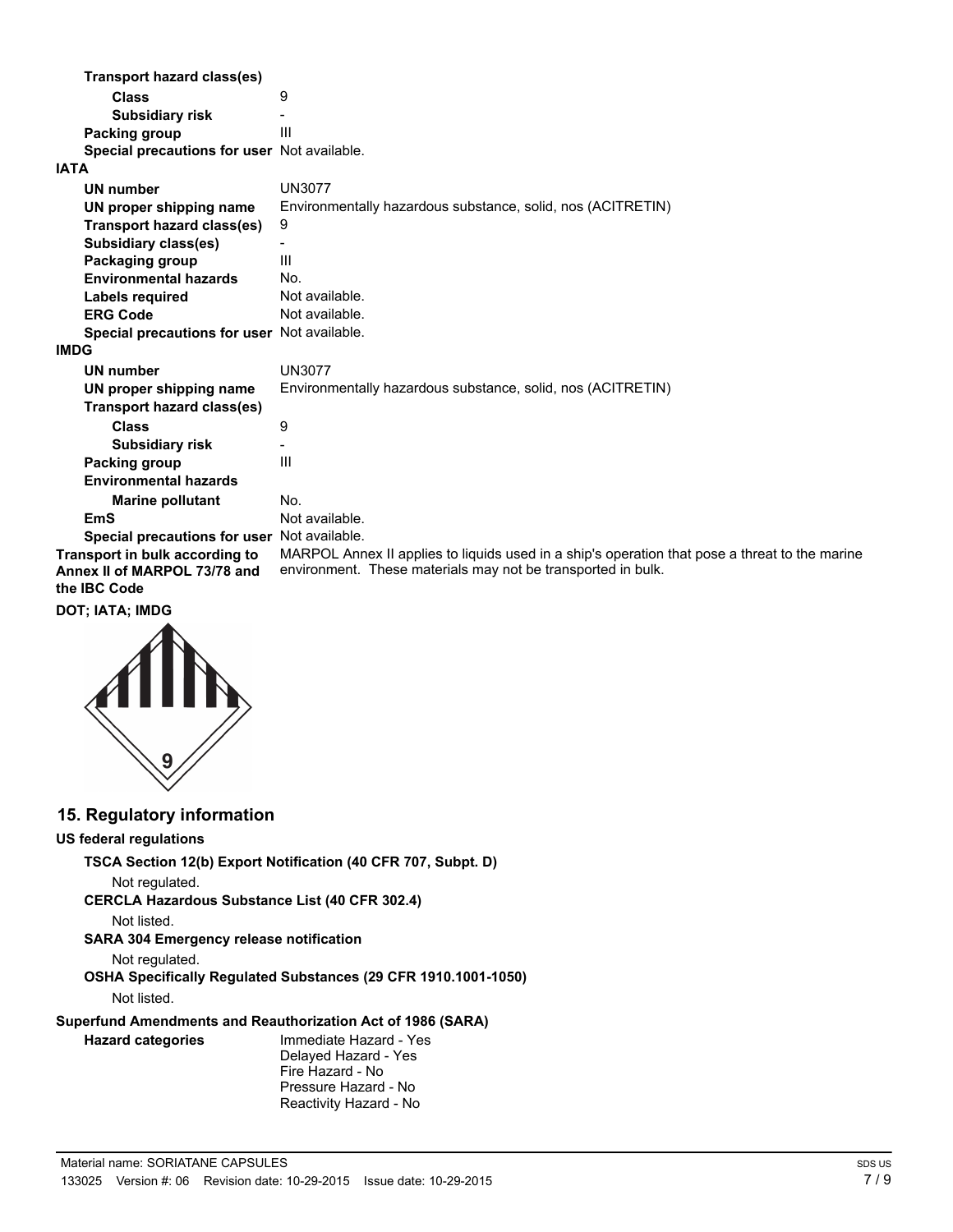#### **SARA 302 Extremely hazardous substance**

Not listed.

#### **SARA 311/312 Hazardous** No

**chemical**

**SARA 313 (TRI reporting)** Not regulated.

#### **Other federal regulations**

**Clean Air Act (CAA) Section 112 Hazardous Air Pollutants (HAPs) List**

Not regulated.

**Clean Air Act (CAA) Section 112(r) Accidental Release Prevention (40 CFR 68.130)**

Not regulated.

**Safe Drinking Water Act** Not regulated. **(SDWA)**

## **US state regulations**

- **US. California Controlled Substances. CA Department of Justice (California Health and Safety Code Section 11100)** Not listed.
- **US. Massachusetts RTK Substance List** MICROCRYSTALLINE CELLULOSE (CAS 9004-34-6)
- **US. New Jersey Worker and Community Right-to-Know Act**

MICROCRYSTALLINE CELLULOSE (CAS 9004-34-6)

- **US. Pennsylvania Worker and Community Right-to-Know Law** MICROCRYSTALLINE CELLULOSE (CAS 9004-34-6)
- **US. Rhode Island RTK**

Not regulated.

#### **US. California Proposition 65**

California Safe Drinking Water and Toxic Enforcement Act of 1986 (Proposition 65): This material is not known to contain any chemicals currently listed as carcinogens or reproductive toxins.

#### **International Inventories**

| Country(s) or region        | Inventory name                                                            | On inventory (yes/no)* |
|-----------------------------|---------------------------------------------------------------------------|------------------------|
| Australia                   | Australian Inventory of Chemical Substances (AICS)                        | No                     |
| Canada                      | Domestic Substances List (DSL)                                            | No                     |
| Canada                      | Non-Domestic Substances List (NDSL)                                       | No                     |
| China                       | Inventory of Existing Chemical Substances in China (IECSC)                | No                     |
| Europe                      | European Inventory of Existing Commercial Chemical<br>Substances (EINECS) | Yes                    |
| Europe                      | European List of Notified Chemical Substances (ELINCS)                    | No                     |
| Japan                       | Inventory of Existing and New Chemical Substances (ENCS)                  | No                     |
| Korea                       | Existing Chemicals List (ECL)                                             | No                     |
| New Zealand                 | New Zealand Inventory                                                     | No                     |
| <b>Philippines</b>          | Philippine Inventory of Chemicals and Chemical Substances<br>(PICCS)      | No                     |
| United States & Puerto Rico | Toxic Substances Control Act (TSCA) Inventory                             | No                     |

\*A "Yes" indicates that all components of this product comply with the inventory requirements administered by the governing country(s) A "No" indicates that one or more components of the product are not listed or exempt from listing on the inventory administered by the governing country(s).

## **16. Other information, including date of preparation or last revision**

| <b>Issue date</b>               | 10-29-2015                                                            |
|---------------------------------|-----------------------------------------------------------------------|
| <b>Revision date</b>            | 10-29-2015                                                            |
| <b>Version #</b>                | 06                                                                    |
| <b>Further information</b>      | HMIS <sup>®</sup> is a registered trade and service mark of the NPCA. |
| <b>HMIS<sup>®</sup></b> ratings | Health: $2^*$<br>Flammability: 0<br>Physical hazard: 0                |